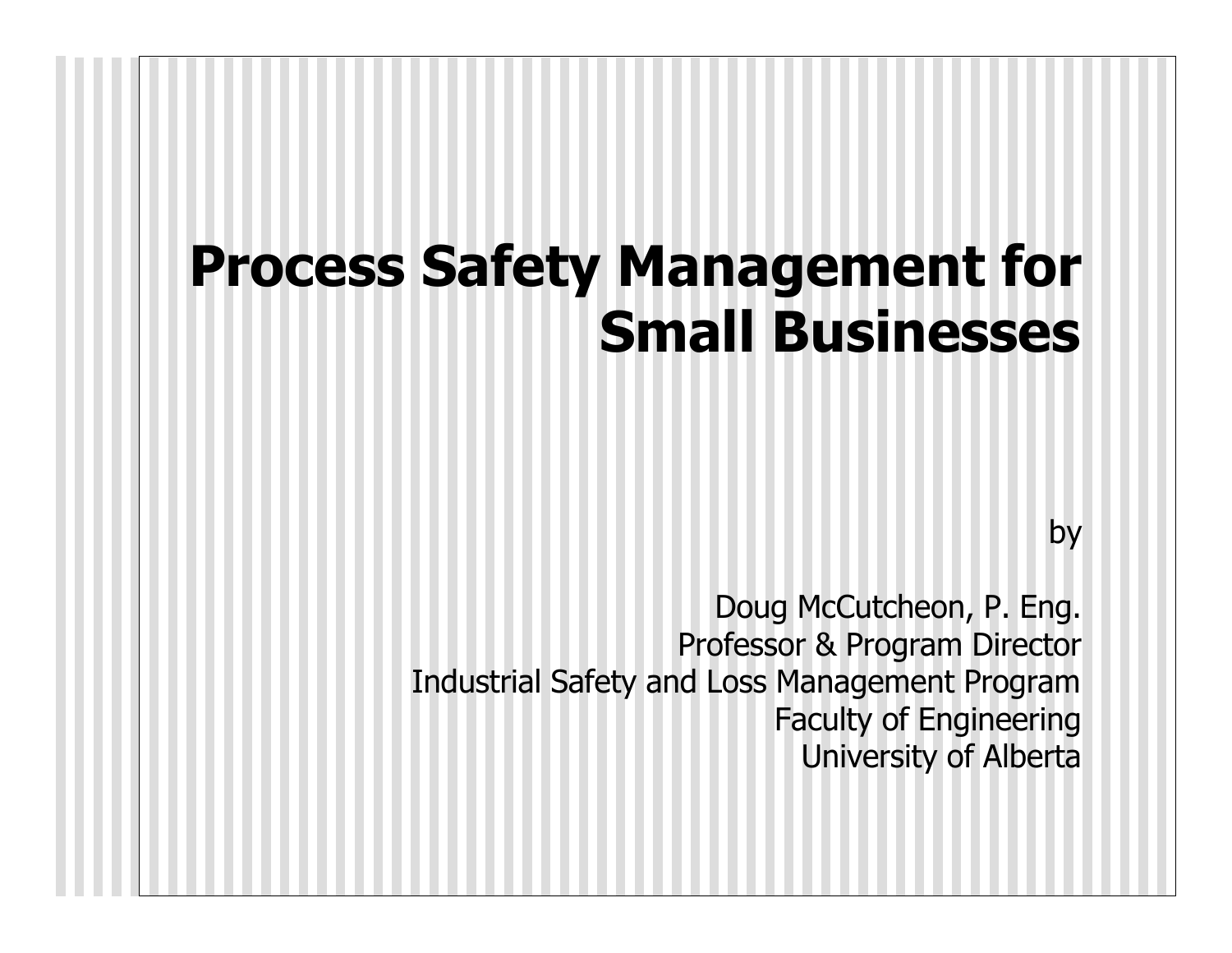#### *Lost-Time Claim rates (Alberta 1999)*

| <b>Size of Employer</b> | <b>Number of</b><br><b>Accounts</b> | <b>Lost Time</b><br><b>Claims</b> | <b>Person</b><br><b>Years</b> | <b>Lost Time</b><br><b>Injury</b><br><b>Frequency</b> |
|-------------------------|-------------------------------------|-----------------------------------|-------------------------------|-------------------------------------------------------|
| 1 < Pys < 10            | 87,425                              | 5,229                             | 168,240                       | 3.1                                                   |
| 10 < Pys < 100          | 12,742                              | 11,946                            | 348,712                       | 3.4                                                   |
| Pys > 100               | 1,552                               | 17,542                            | 586,942                       | 3.0                                                   |
| Invalid                 | 5,695                               | 723                               | $\boldsymbol{0}$              | N/A                                                   |
| <b>Total</b>            | 107,414                             | 35,440                            | 1,103,894                     |                                                       |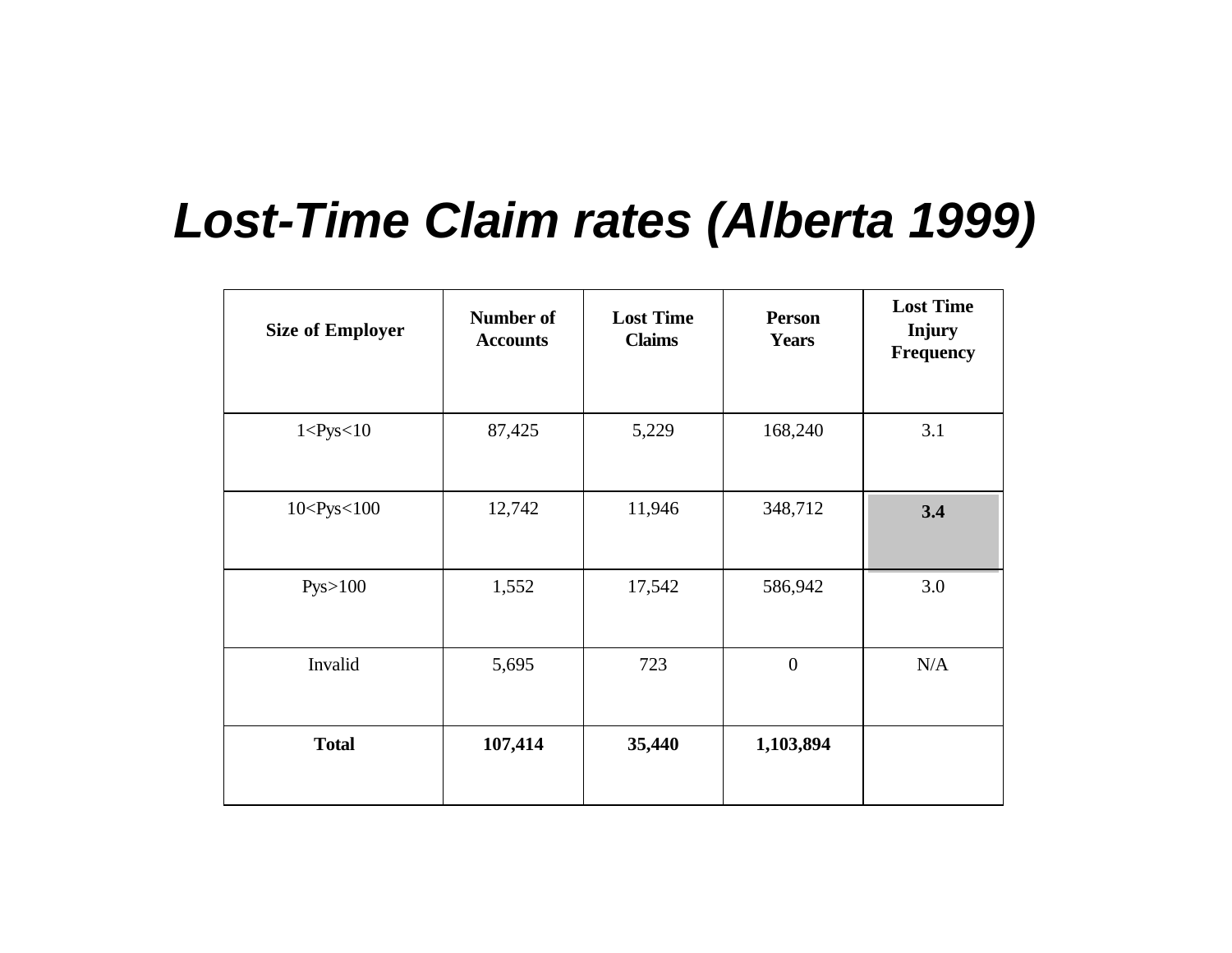#### *Lost-Time Claim rates (Alberta 2003)*

| <b>Size of Employer</b> | <b>Number of</b><br><b>Accounts</b> | <b>Lost Time</b><br><b>Claims</b> | <b>Person</b><br><b>Years</b> | <b>Lost Time</b><br><b>Injury</b><br><b>Frequency</b> |                                                                     |
|-------------------------|-------------------------------------|-----------------------------------|-------------------------------|-------------------------------------------------------|---------------------------------------------------------------------|
| 1 < Pys < 10            | 106,125                             | 4,986                             | 188,257                       | 2.6                                                   |                                                                     |
| 10 < Pys < 100          | 13,673                              | 11,604                            | 370,752                       | 3.3                                                   | <b>Essentially</b><br><b>NO</b> change<br>over 4 years<br>for small |
| Pys>100                 | 1,770                               | 19,665                            | 704,103                       | 2.8                                                   | companies                                                           |
| Unspecified             | 2,860                               | 320                               | $\boldsymbol{0}$              | N/A                                                   |                                                                     |
| <b>Total</b>            | 124,328                             | 36,575                            | 1,263,113                     | 2.9                                                   |                                                                     |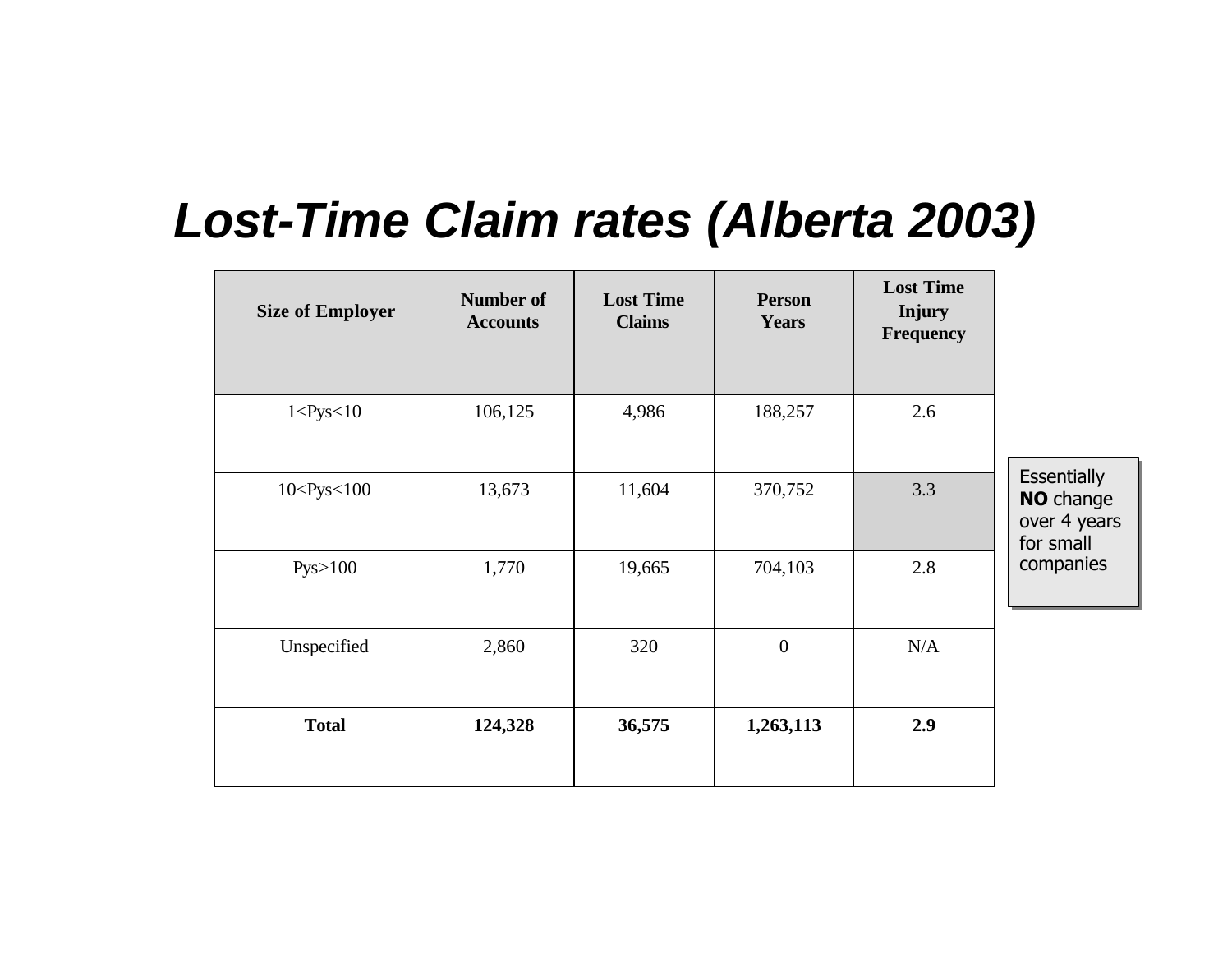# *Some Findings*

- *Owner's perception of risk revealed a widespread "no problems here" response.*
- *A tendency to discount and normalize health hazards at work.*
- *Workplace Health and Safety inspections appeared more hit and miss, over these very numerous small companies.*
- *Fire-Marshall inspections taken much more seriously.*
- *Many owners felt they did not have the moral authority to intervene in certain areas of their employees health and safety:*
	- *• The nature of the social relationship between owners and employees — their own "buddies".*
	- *Learn by the school of hard knocks — you are all expected to know how to be safe — it's natural.*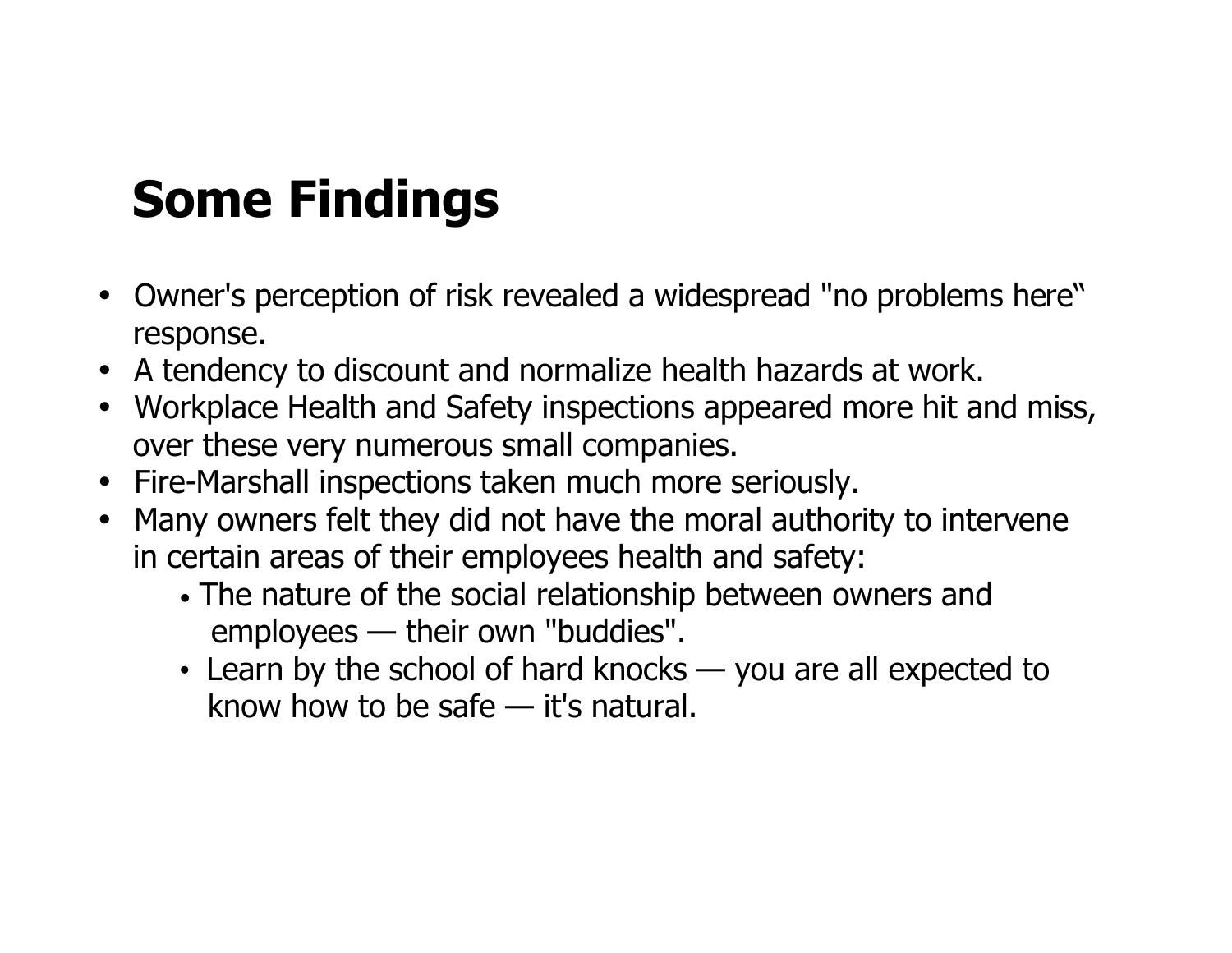### *Some Characteristics of Small Businesses*

*• Ebb and flow business cycle causes the need to lay off and take on employees.*

*• Sub-contracting some parts of the work, almost "permanent" sub-contractors who work alongside regular employees. Owners do not feel as responsible for them.*

*• Family involvement - one half of the businesses studied had employees who were members of the owner's family - sometimes affecting how health and safety issues were dealt with.*

*• Multiple worksites - many small companies especially in the service and construction sectors, have their workers scattered in numerous sites. Does not allow for good influence and control.*

• Workers tend to do all kinds of tasks, although they have special trades, etc. Small *companies need to make flexible use of manpower. don't always understand the safety aspects of each of the different tasks.*

*• Over 50% of the owners perceived health and safety to be of limited significance. Very little to say when asked what they do to promote health and safety.*